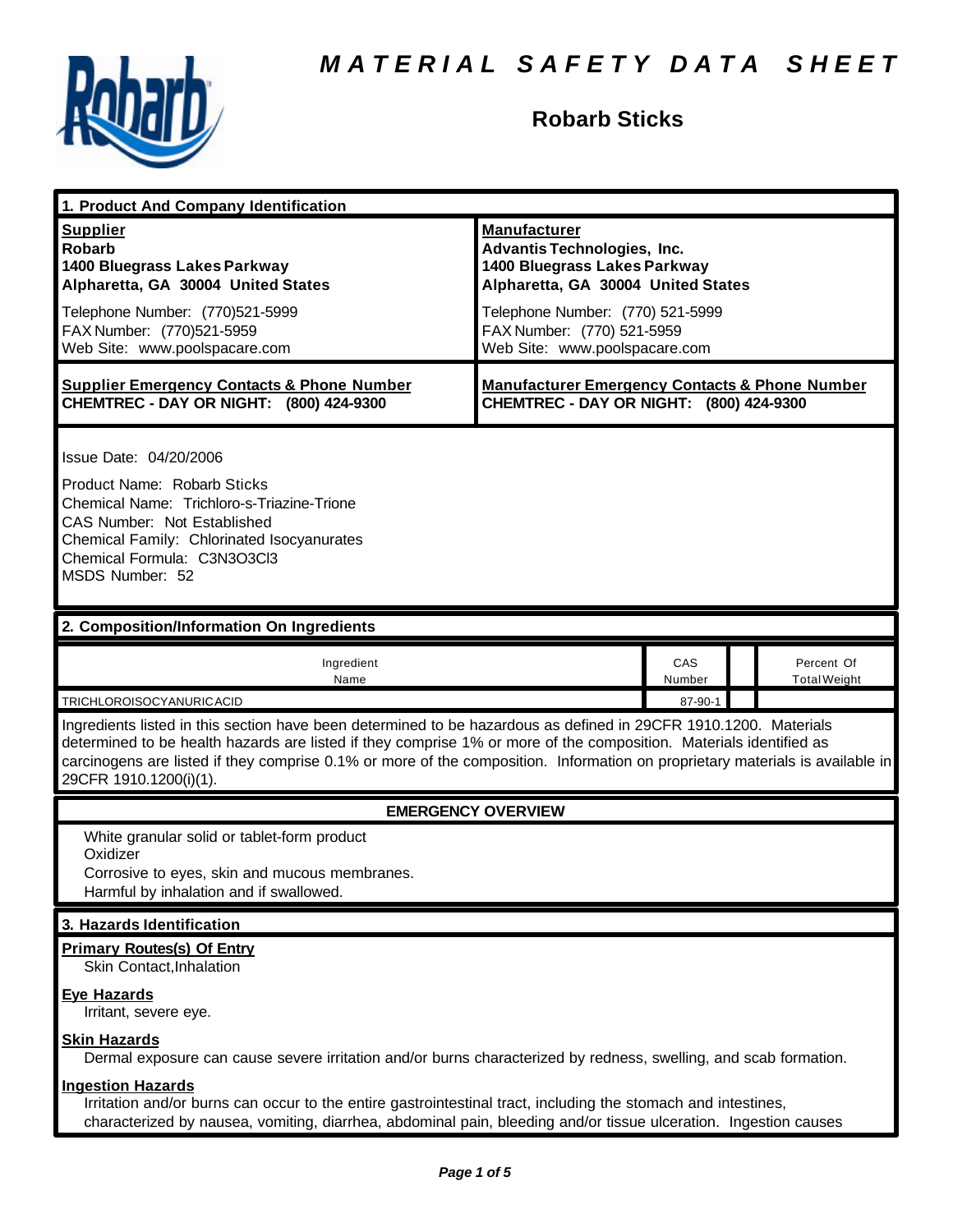# **Robarb Sticks**

# **3. Hazards Identification - Continued**

### **Ingestion Hazards - Continued**

severe damage to the gastrointestinal tract with the potential to cause perforation.

#### **Inhalation Hazards**

Causes respiratory tract irritation.

# **Signs And Symptoms**

Irritation of Eyes and Respiratory Passages

# **Conditions Aggravated By Exposure** Asthma, Respiatory and Cardiovascular Disease

# **First Aid (Pictograms)**



# **4. First Aid Measures**

#### **Eye**

In case of contact, hold eyelids apart and immediately flush eyes with plenty of water for at least 20 minutes. Get medical attention immediately.

#### **Skin**

In case of contact, immediately flush skin with plenty of water. Get medical attention immediately if irritation (redness, rash, blistering) develops and persists.

#### **Ingestion**

Drink large amounts of water. Avoid Alcohol. Do not induce vomiting. Contact a physician or poison control.

#### **Inhalation**

If inhaled, remove to fresh air.

#### **Note To Physician**

**Corrosive** 

Incase of ingestion DO NOT induce vomiting. No specific antidote. Treat symptomatically and supportively.

# **Fire Fighting (Pictograms)**



# **5. Fire Fighting Measures**

Flash Point: n/a °F Flammability Class: NOT FLAMMABLE

#### **Fire And Explosion Hazards**

SMALL QUANTITIES OF WATER WILL REACT WITH THIS PRODUCT TO FORM HAZARDOUS AMOUNTS OF NITROGEN TRICHLORIDE(VIOLENT EXPLOSIVE)

# **Extinguishing Media**

In case of fire, soak (flood) with water. CAUTION DO NOT USE DRY CHEMICAL CONTAINING AMMONIA **COMPOUNDS** 

### **Fire Fighting Instructions**

Firefighters should wear self-contained breathing apparatus and full protective gear.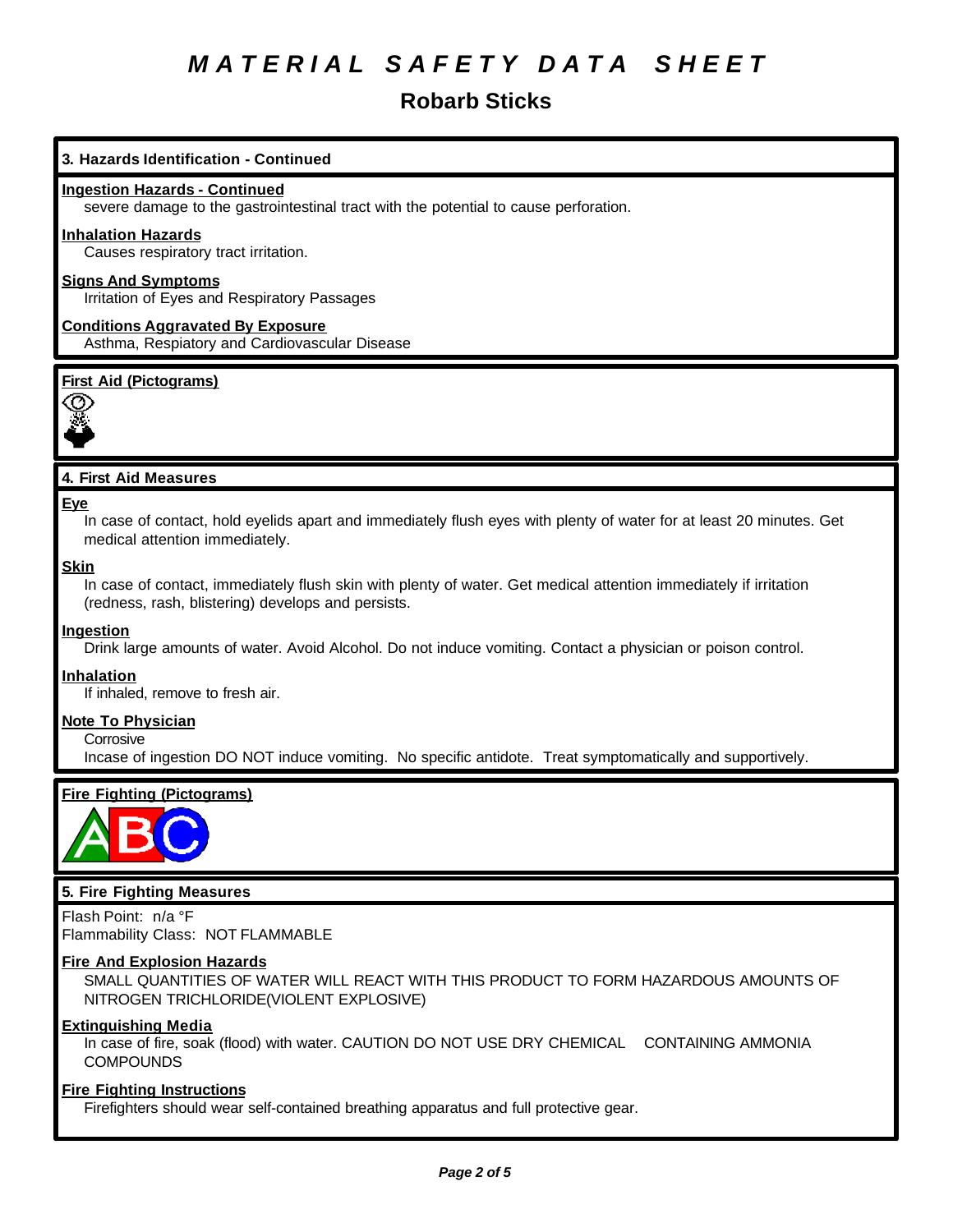**Robarb Sticks**

# **5. Fire Fighting Measures - Continued**

**Fire Fighting Instructions - Continued**

# **6. Accidental Release Measures**

Clean up spill immediately. Complete cleanup on dry basis if possible. Use appropriate personal protective equipment (PPE). Use appropriate containers to avoid environmental contamination. Spills greater than 100 pounds constitute a reportable quantitiy by the US EPA

## **Handling & Storage (Pictograms)**



# **7. Handling And Storage**

## **Handling And Storage Precautions**

**Keep out of reach of children.** Store material in a cool and dry place. Do not reuse container

#### **Storage Precautions**

Keep out of reach of children. Store in a cool dry place. Do not Reuse container. Keep away from other types of chlorinating compounds and organic material. KEEP AWAY FROM AMMONIA AND AMMONIA COMPOUNDS. Do not store above 60C/140F.

## **Work/Hygienic Practices**

Use safe chemical handling procedures suitable for the hazards presended by this material.

# **Protective Clothing (Pictograms)**



# **8. Exposure Controls/Personal Protection**

#### **Engineering Controls**

Use with adequate general and local exhaust ventilation.

# **Eye/Face Protection**

Safety glasses with side shields or goggles.

#### **Skin Protection**

Chemical-resistant gloves. Wear long sleeves.

# **Respiratory Protection**

Respiratory protection not normally required. A respiratory protection program that meets OSHA 1910.134 must be followed whenever workplace conditions warrant a respirator's use.

#### **9. Physical And Chemical Properties**

#### **Appearance**

White tablet or stick

#### **Odor**

**Chlorine** 

Chemical Type: Mixture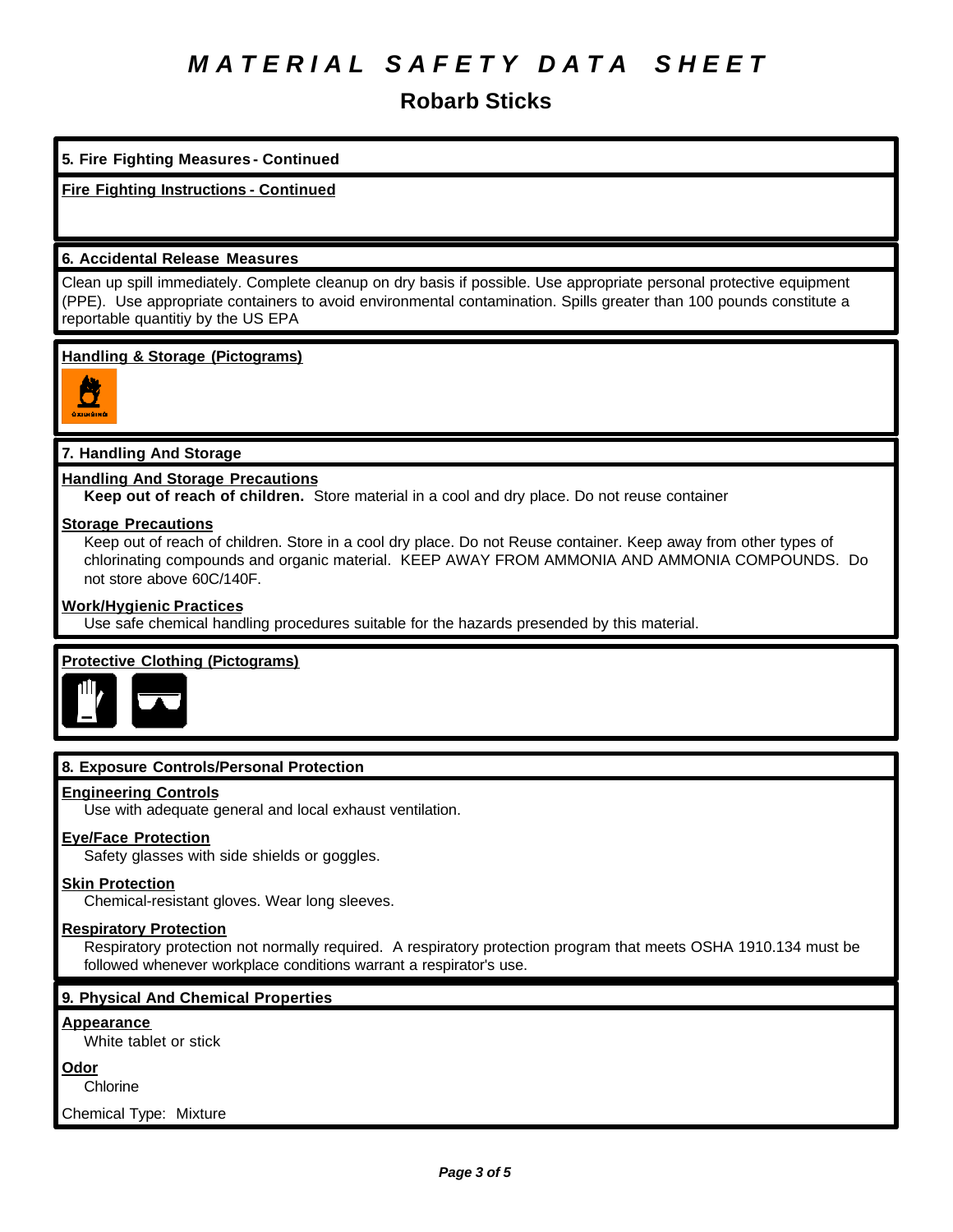# **Robarb Sticks**

# **9. Physical And Chemical Properties - Continued**

# **Odor - Continued**

Physical State: Solid Melting Point: Not applicable °F Boiling Point: Not applicable °F Specific Gravity: >1 Molecular Weight: NOT DETERMINED Vapor Pressure: Not applicable Vapor Density: Not applicable pH Factor: 2.7-2.9 At a Concentration Of 1% solution Evaporation Rate: Not Applicable

# **10. Stability And Reactivity**

Stability: STABLE Hazardous Polymerization: WILL NOT OCCUR

# **Conditions To Avoid (Stability)**

THERMAL DECOMPOSITION MAY PRODUCE CHLORINE AND OTHER TOXIC GASES

# **Incompatible Materials**

Reducing agents and Oxidizers, Nitrogen containing compounds, Calcium hypochlorite, Alkalies, Acids, Bases

### **Hazardous Decomposition Products**

Chlorine gas

#### **Conditions To Avoid (Polymerization)**

Water on product while in container. Humidity

#### **11. Toxicological Information**

# **Eye Effects**

**Corrosive** 

**Skin Effects**

**Corrosive** 

# **Acute Oral Effects**

Rat Oral LD50: 490 mg/kg

### **Acute Inhalation Effects**

Rat inhalation: Approx. 0.68 mg/l/4 hour - (nose only)

#### **Chronic/Carcinogenicity**

Not known to be a carcinogen. Not classified by IARC, OSHA, EPA. Not included in NTP 10th Report on Carcinogens.

## **Reproductive Effects**

There are no known or reported effects on reproductive function or fetal development. Toxilogical investigation indicates it does not effect reproductive function of fetal development.

### **Mutagenicity (Genetic Effects)**

Not mutagenic in five Salmonella strains and one E.coli strain with or without mammalian microsomal activation.

#### **12. Ecological Information**

### **Acute Toxicity - Fish And Invertebrates**

96 hour-LC50, Fish: 0.32 mg/l (Rainbow trout) 0.30 mg/l (bluegill sunfish) 96 hour-LC50, Daphnia magna: 0.21 mg/l